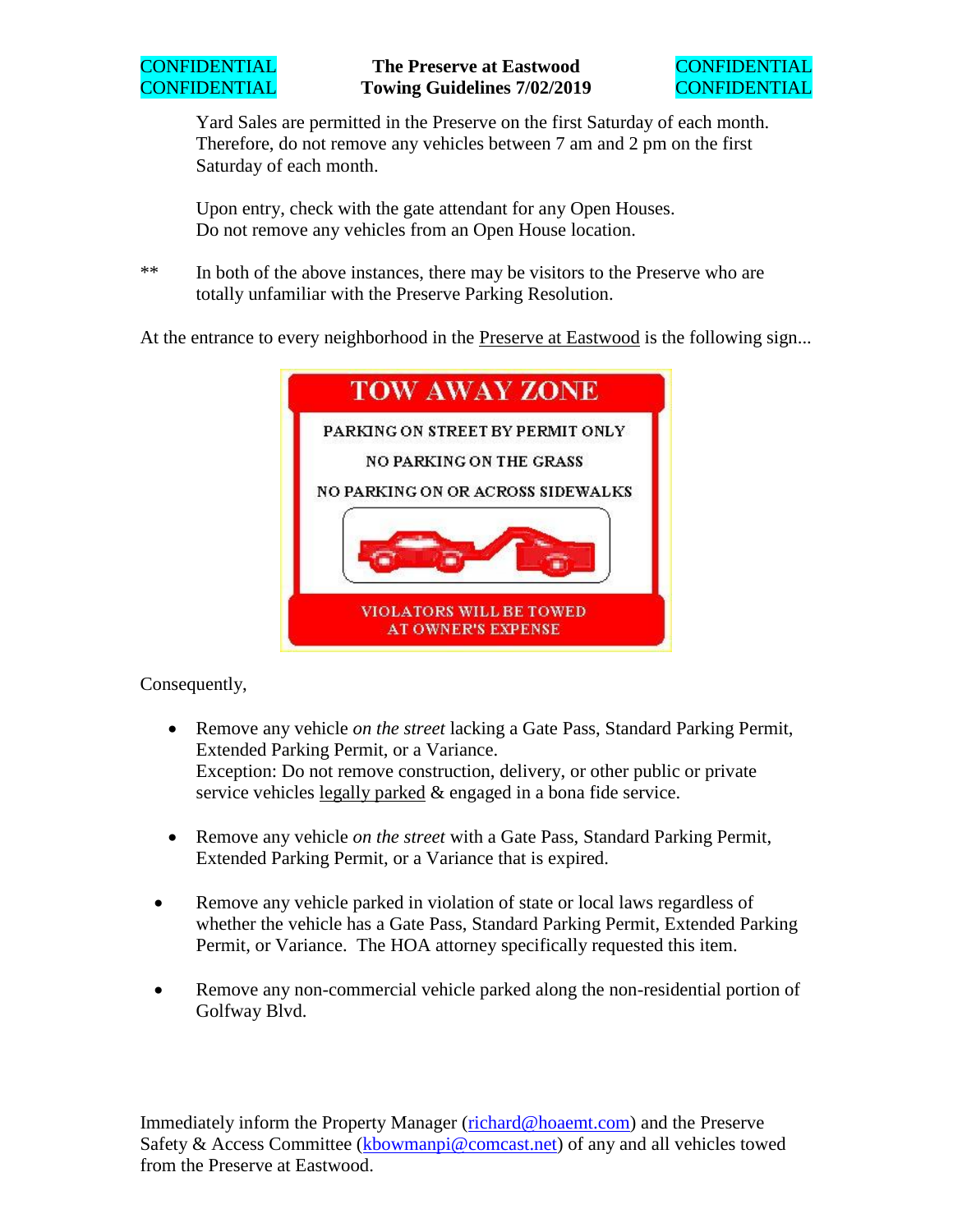CONFIDENTIAL **The Preserve at Eastwood** CONFIDENTIAL CONFIDENTIAL **Towing Guidelines 7/02/2019** CONFIDENTIAL



- Remove any vehicle with two or more tires completely on the grass anywhere on common property - or with two or more tires completely on the grass in the swale of a residence if said vehicle does not have a Gate Pass, Standard Parking Permit, Extended Parking Permit, or a Variance.
- **Pictures** of every vehicle towed **Must be Obtained** to document the reason for the tow and must be provided to the Management Company and the PSA Committee for review.



**OK -- if vehicle has a valid parking permit.**



**Not OK -- if vehicle does not have a valid parking permit.**

Immediately inform the Property Manager (richard@hoaemt.com) and the Preserve Safety & Access Committee (kbowmanpi@comcast.net) of any and all vehicles towed from the Preserve at Eastwood.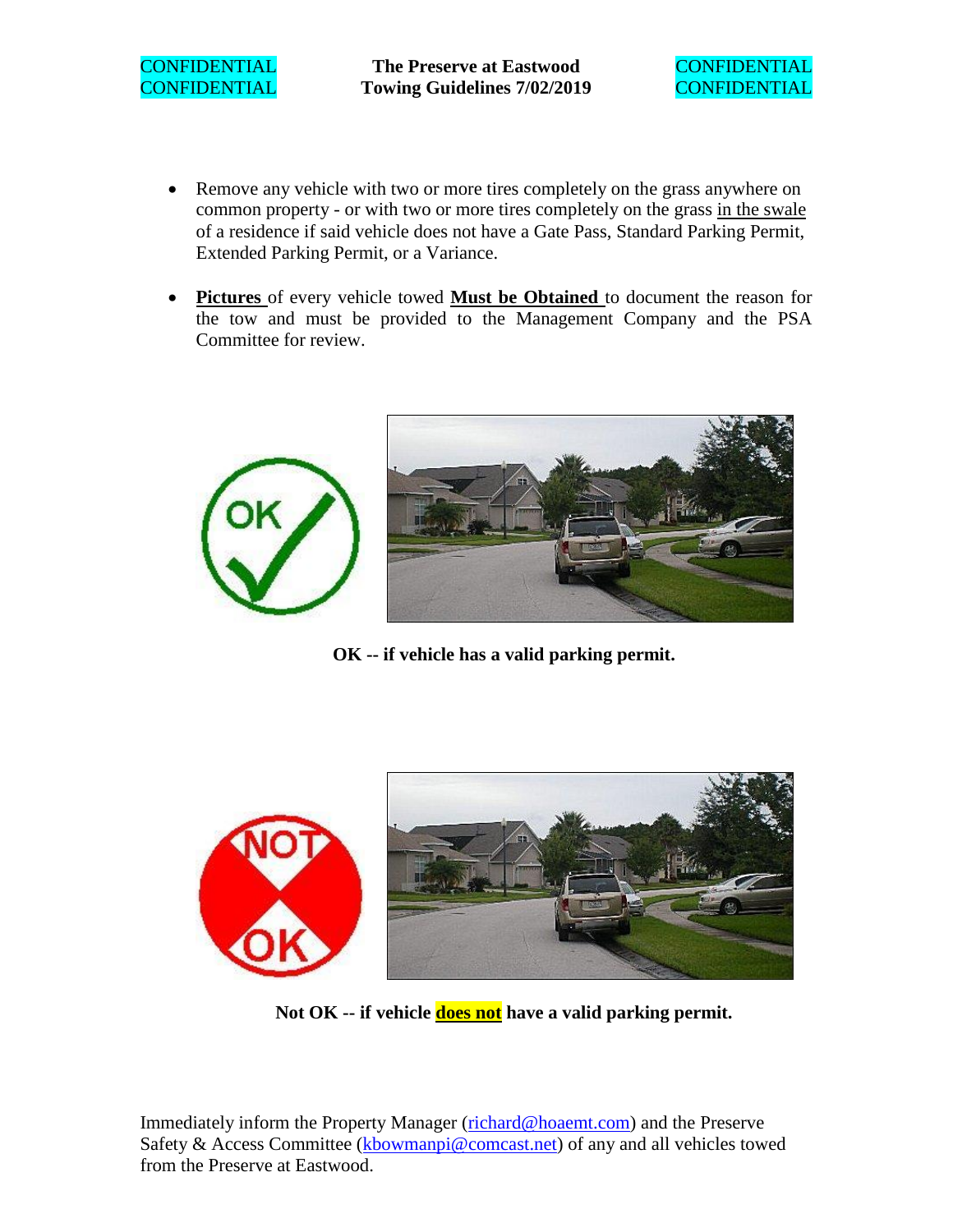

**CONFIDENTIAL The Preserve at Eastwood CONFIDENTIAL** CONFIDENTIAL **Towing Guidelines 7/02/2019** CONFIDENTIAL



• Remove any vehicle blocking more than half of the sidewalk.



**OK – More than half of the sidewalk is not blocked.**



**Not OK – More than half of the sidewalk is blocked.**

Immediately inform the Property Manager (richard@hoaemt.com) and the Preserve Safety & Access Committee (kbowmanpi@comcast.net) of any and all vehicles towed from the Preserve at Eastwood.